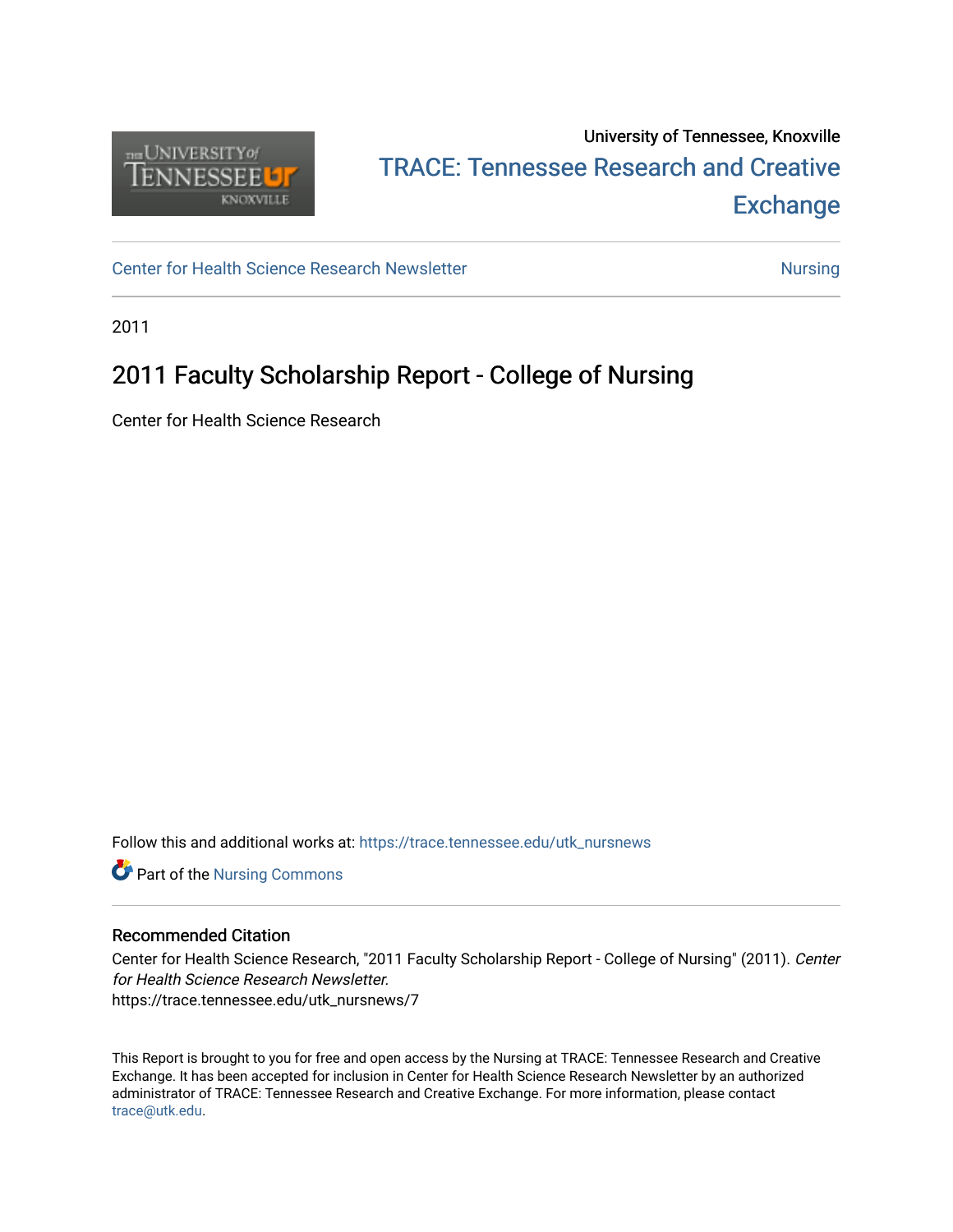## **FACULTY SCHOLARSHIP REPORT**

# **COLLEGE OF NURSING**

**2011**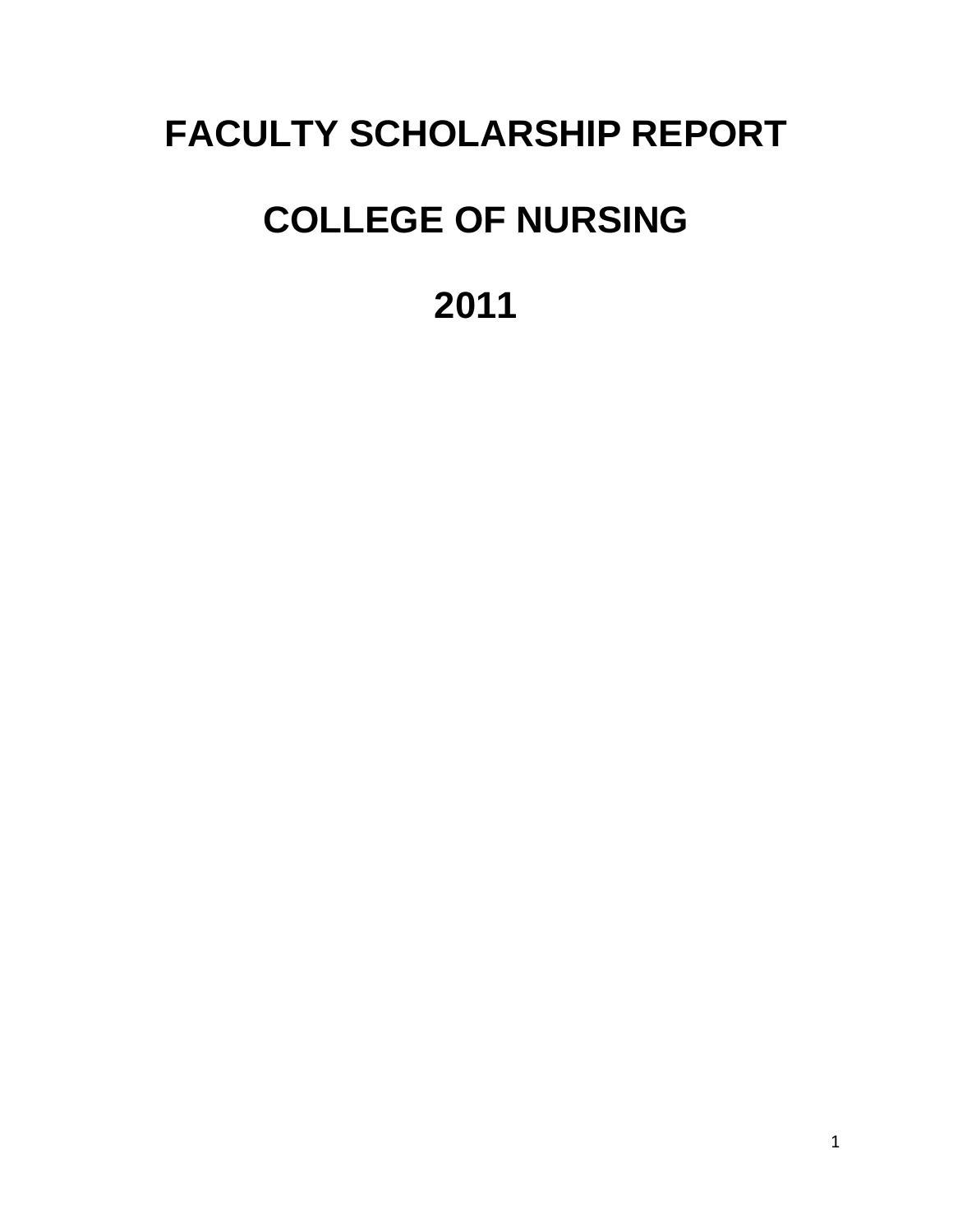#### **Articles in Print in Peer-Reviewed Journals 2011**

- **Beebe, L.H.,** Adams, S., El-Mallakh, P. (2011). Putting the 'evidence' in evidence-based practice. Meeting research challenges in community psychiatric settings. *Issues in Mental Health Nursing, 32*(8), 537-543.
- **Beebe, L.H.,** Smith, K., Burk, R., McIntyre, K., Dessieux, O., Tavakoli, A., Tennison, C., & Velligan, D. (2011). Effect of a motivational intervention on exercise behavior in persons with schizophrenia spectrum disorders. *Community Mental Health Journal*, *47*(6), 628- 636.
- **Brown, A.** (2011). Developing endurance. *Journal of Christian Nursing, 28*(1), 38-39.
- **Brown, J.W.** (2011). Health as Expanding Consciousness: A nursing perspective for grounded theory research. *Nursing Science Quarterly, 24*(3), 197-201.
- **Brown, J.W.,** Chen, S., **Mefford, L., Brown, A., Callen, B., & McArthur, P.** (2011). "Becoming" an older volunteer: A grounded theory study. *Nursing Research and Practice*, Article ID 361250, 8 pages, DOI:10.1155/2011/36125.
- Busby, S., & **Brown, J.W.** (2011). Theory development for situational awareness in multicasualty incidents. *Journal of Emergency Nursing, 37,* 444-452*.*
- **Callen, B.L.** (2011). Nutritional screening in community dwelling older adults. *International Journal of Older People Nursing, 6*(4), 272-281. doi: 10.1111/j.1748-3743.2010.00241.x.
- **Callen, B., Mefford, L.,** Groër, M., & **Thomas, S.** (2011). Relationships among stress, infectious illnesses, and religiousness/spirituality in community dwelling elderly. *Research in Gerontological Nursing, 4*(3), 195-206.
- Carlson, K., & **Hall, J.M.** (2011). Exploring the concept of manliness in relation to the phenomenon of crying: A Bourdieusian approach. *Journal of Holistic Nursing, 29*(3), 189-197.
- Davenport, L., & **Hall, J.M.** (2011). To cry or not to cry: Analyzing the dimensions of professional vulnerability. *Journal of Holistic Nursing, 29(3), 180-188.*
- Dudgeon, W.D., **Phillips, K.D**., Durstine, J.L., Burgess, S.E., Lyerly, G.W., Davis, J.M., & Hand, G.A. (2011). Individual exercise sessions alter circulating hormones and cytokines in HIV-infected in men. *Journal of Applied Physiology, Nutrition, and Metabolism, 35*(4), 560-568
- Erwin, P.C., **Myers, C.R.,** Myers, G.M., Daugherty, L.M. (2011). State responses to America's health rankings: The search for meaning, utility and value. *Journal of Public Health Management and Practice, 17*(5), 406-412.
- **Gunther, M.** (2011). Empathic anger in junior nursing students. *Journal of Nursing Education, 50*(5), 242-247.
- Griffith, M.B., **Hall, J.M**., **& Fields, B.** (2011). Crying that heals: Concept evaluation. *Journal of Holistic Nursing, 29*(3), 167-179.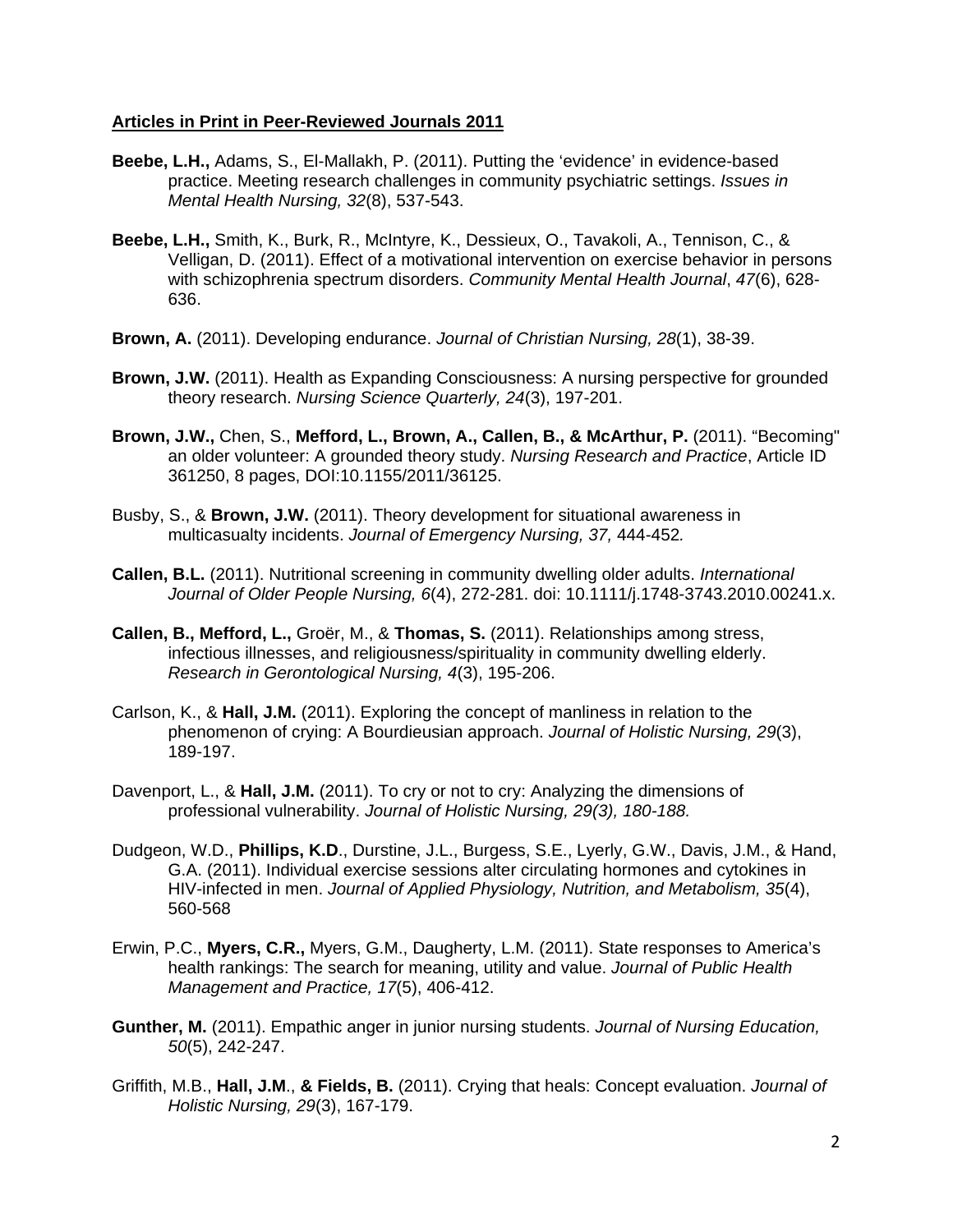- **Hall, J.M.** (2011). Introduction to three conceptual explorations of human crying. *Journal of Holistic Nursing, 29(3), 165-166.*
- **Hall, J.M.** (2011). Narrative methods in a study of trauma recovery. *Qualitative Health Research, 21*(1): 3-13*.*
- **Hall, J.M.,** & Powell, J. (2011). Understanding the person through narrative. Nursing Research and Practice. Article ID 293837, 10 pages, 2011. doi:10.1155/2011/293837. Available at: http://www.hindawi.com/journals/nrp/2011/293837/
- Hawkins-Walsh, E., Berg, M., Beeches, M., **Gaylord, N.,** Osborn, K., & Verger, J. (2011). Guidelines for dual certification in acute-care and primary-care pediatric nurse practitioner programs. *Journal of Nursing Regulation, 1*(4), 1-5.
- Hawkins-Walsh, E., Berg, M., Docherty, S., Lindeke, L. **Gaylord, N.,** & Osborn, K. (2011). An important step to answer a key question. *Journal of Pediatric Health Care, 25*(4), 206- 207.
- Hawkins-Walsh, E., Berg, M., **Gaylord, N.,** Lindeke, L., & Docherty, S. (2011). A national study to develop guidelines for a comprehensive dual track option for acute care and primary care PNP students. *Journal of Pediatric Health Care, 25*(1), 5-15*.*
- Hawkins-Walsh, E. Berg, M., **Gaylord, N.,** Lindeke, L, & Docherty, S. (2011). Emerging issues regarding acute and primary care pediatric nurse practitioner roles. *Journal of Pediatric Health Care, 25*(1), 62-66*.*
- Li, X., Zhao, Z., Zhu, X. & **Wyatt, T.H.** (2011). Covering Models and Optimization Techniques for Emergency Response Facility Location and Planning: A Review*. Mathematical Methods of Operations Research,* 74(3), 281-310, DOI: 10.1007/s186-011-0363-4.
- **Mefford, L., & Alligood, M.R.** (2011). Testing a theory of health promotion for preterm infants based on Levine's Conservation Model of Nursing. *Journal of Theory Construction and Testing, 15(2),* 441-47*.*
- **Mefford, L.,** & **Alligood, M.R.** (2011). Evaluating nurse staffing patterns and neonatal outcomes using Levine's Conservation Mode of Nursing. *Journal of Nursing Management, 19, 998- 1011.*
- **Mixer, S.** (2011). Use of the Culture Care Theory to discover nursing faculty care expressions, patterns, and practices related to teaching culture care. *The Online Journal of Cultural Competence in Nursing and Healthcare, 1*(1), 3-14.
- **Mixer, S.J.** (2011). Cultural definitions of quality care: Perspectives of Jordanian patients. *Journal of Research in Nursing*. DOI 1744987111406672.
- Mountain, B, **Wyatt, T.H.** Smithson, L. & Cramolini, M. & Newman, M. (2011). Dexmedetomidine as a pediatric anesthetic pre-medication to reduce anxiety and to deter emergence delirium. *American Association of Nurse Anesthetists Journal*, *79*(3), 219-224.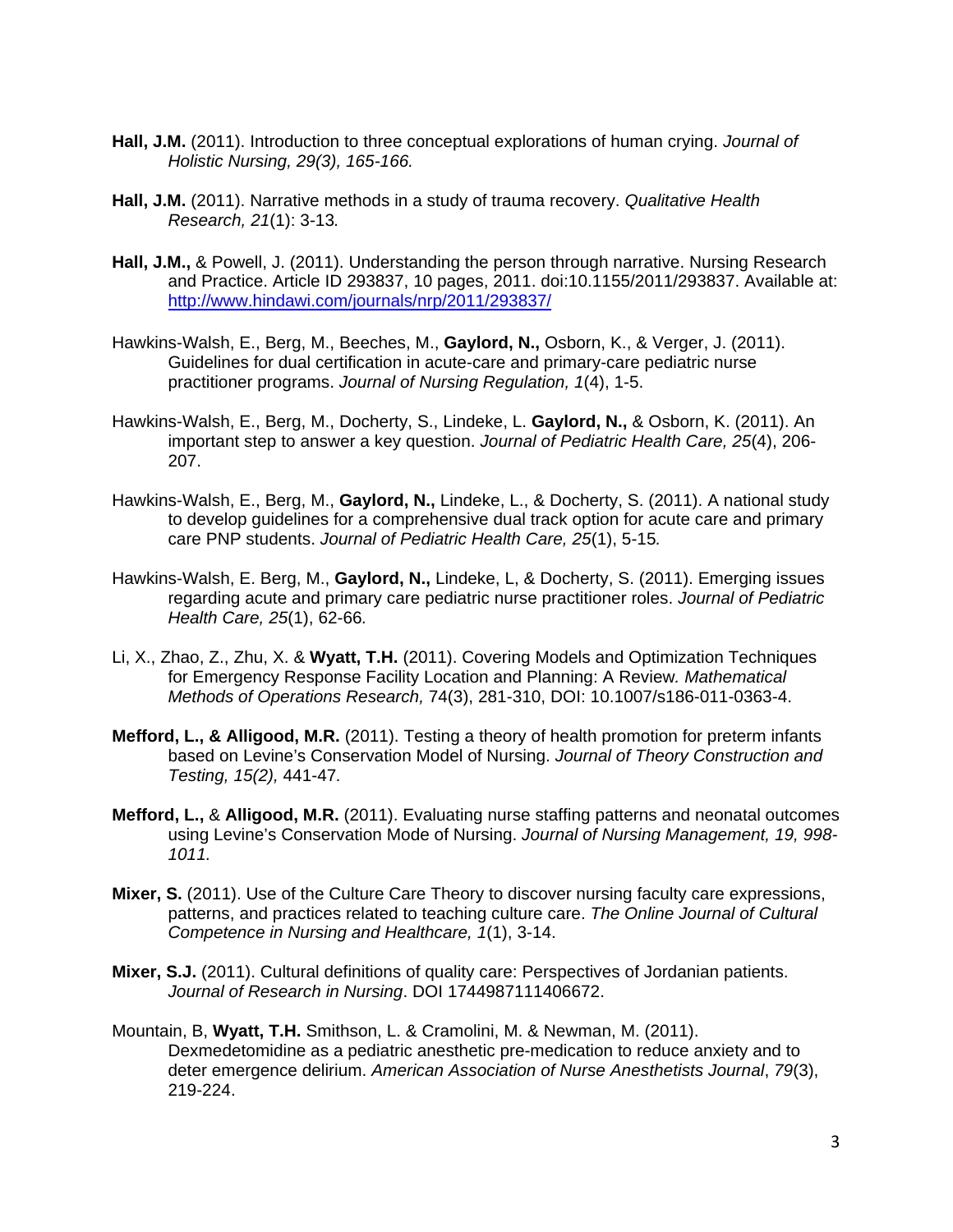- **Myers, C.R., Mixer, S.J., Wyatt, T.H.,** Paulus, T.M., & Lee, D.S. (2011). Making the move to blended learning. Reflections on a faculty development program. *International Journal of Nursing Education Scholarship, 8*(1), art20. DOI: 10.2202/1548-923X.2243.
- **Niederhauser, V.,** & Baker, D. (2011). What's new in child and adolescent immunizations? *The Nurse Practitione*r, *36*(10), 39-44.
- Phillippi, J., & **Wyatt, T. H.** (2011). Smartphones in nursing education. *Computers, Informatics, Nursing.* DOI: 10.1097/NCN.0b013e3181fc411f, Available: http://journals.lww.com/cinjournal/Abstract/publishahead/Smartphones\_in\_Nursing\_Educ ation.99965.aspx
- **Phillips, K.D.,** Moneyham, L., **Thomas, S.P., Gunther, M.,** & Vyavaharkar, M. (2011). Social context of rural women with HIV/AIDS. *Issues in Mental Health Nursing, 32*(6), 374-381.
- **Phillips, K.D.,** Moneyham, L., & Tavakoli, A. (2011). Development of an instrument to measure internalized stigma in those with HIV/AIDS. *Issues in Mental Health Nursing, 32*(6), 359- 366.
- **Phillips, K.D.** (2011). Conceptual development of an instrument to measure internalized stigma of AIDS based on the Roy Adaptation Model. *Nursing Science Quarterly, 306-310*
- Stark, M., **Niederhauser, V.,** Camacho, J., & Shari, L. (2011). The prevalence of childhood overweight and obesity in a health maintenance organization in Hawaii. *Hawaii Medical Journal, 70*(7), 32-36.
- **Thomas, S.P.** (2011). Conceptual debates and empirical evidence about the peer review process for scholarly journals. *Journal of Professional Nursing, 27*(3), 168-173.
- **Witucki-Brown, J.,** Chen, S.L., **Mefford, L., Brown, A., Callen, B., & McArthur, P.** (2011), Becoming an Older Volunteer: A Grounded Theory Study. *Nursing Research and Practice, vol. 2011,* Article ID 361250, 8 pages, 2011. doi:10.1155/2011

#### **Book Chapters In Press 2011**

- **Bell, D.** (2011). Drug abuse and dependency among CRNAs: An algorithmic approach to understanding. S.D. Foster & M. Faut-Callahan (eds.). *A Professional Study and Resource Guide for the CRNA* (2<sup>nd</sup> Ed.). Chicago, IL: AANA Publishing.
- **Gaylord, N.** (2011). Children and adolescents. In S. Jensen (ed.). *Health Assessment and Diagnosis, pp. 869-892*. Philadelphia, PA: Lippincott, Williams, & Wilkins.
- **Gunther, M.** (2011). Theories and frameworks for professional nursing practice. In J. L. Creasia & B. Parker (Eds.), *Conceptual foundations of nursing practice* (5th ed.). New York: Mosby.
- **Pierce, M. (2011).** Head and neck with lymphatics assessment. In S. Jensen (ed.). *Health Assessment and Diagnosis, pp. 319-343*. Philadelphia, PA: Lippincott, Williams, & Wilkins.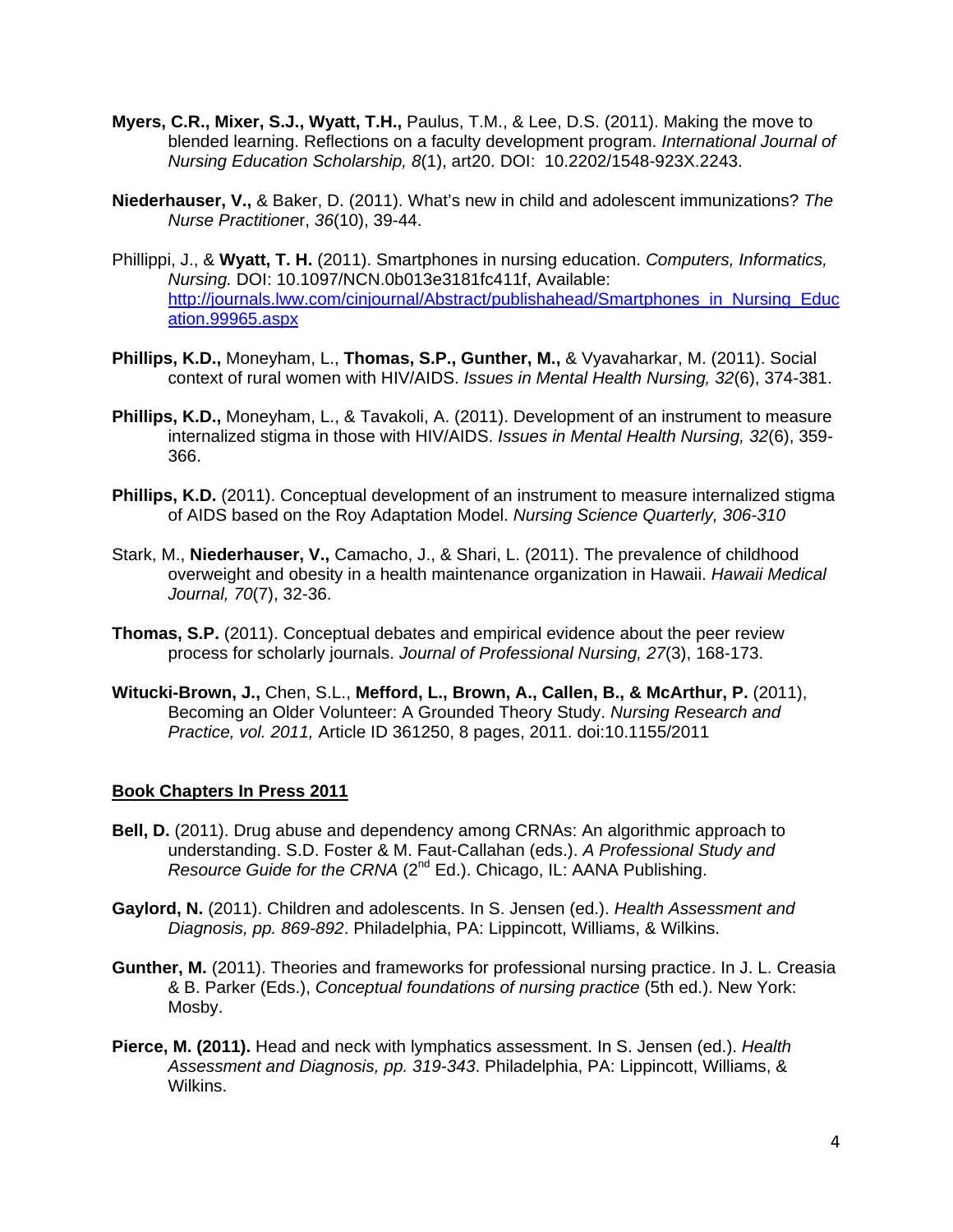- **Thomas, S.P.** (2011). Health and health promotion. In J. L. Creasia & E.E. Friberg (eds.). *Conceptual foundations: The bridge to professional nursing practice (5<sup>th</sup> edition, pp. 329-*353). St. Louis, MO: Elsevier.
- **Thomas, S.P.** (2011). Management of anger, aggression, and violence. In M.A. Boyd (Ed.), *Psychiatric nursing (5th ed.)*
- **Thomas, S.P.** (2011). Managing anger/emotions. In H.R. Feldman (Ed.), *Nursing Leadership: A Concise Encyclopedia*. New York: Springer Publishing.
- **Thomas, S.P.** (in press). Staff retention. In H.R. Feldman (Ed.), *Nursing Leadership: A Concise Encyclopedia.* New York: Springer Publishing.
- **Thomas, S.P.** (in press). Examining nurse-to-nurse horizontal violence and nurse-to student vertical violence through the lens of phenomenology. In D. Holmes, T. Rudge, & A. Perron (Eds.), *(Re)thinking Violence in Health Care Settings: A Critical Approach.* Ashgate Publishing.
- **Wyatt, T.H.** (2011). Challenges in teaching and learning. In E. Friberg, & J. Creasia (eds.). *Conceptual foundations: The bridge to professional nursing practice* (5<sup>th</sup> ed.), St. Louis, MO: Mosby Elsevier.

#### **Non-peer Reviewed Manuscripts**

- **Beebe, L.H., & Gossler, S.M.** (2011). Book review: *Evaluating Research Articles from Start to Finish* (3<sup>rd</sup> ed) by E.R. Girden & R.I. Kabacoff. Thousand Oaks, CA: Sage.
- **Beebe, L.H.,** & Perrignon, A. (2011). Book review: *Homelessness, Housing, and Mental Illness* by R.K. Schutt. Cambridge, MA: Harvard College Press.
- **Gaylord, N.** (2011). Book review: The reflective practitioner. *Issues in Mental Health Nursing, 32*(7), 483.
- **Myers, C.R.** (2011). It pays to belong. *The Tennessee Nurse.*
- **Myers, C.R.** (2011, Winter). Committing to a new approach to policymaking. *The Tennessee Nurse, 74* (4), 11.
- **Roman, M.W.** (2011). Atypical antipsychotics: The two new arrivals. *Issues in Mental Health Nursing, 32*(1), 85-86
- **Roman, M.W.** (2011). New additions to the psychopharmacopeia: Extended release formulations. *Issues in Mental Health Nursing, 32*(11), 717-719
- **Roman, M.W.** (2011). Involuntary treatment laws: One of the "talking points" after the Tucson shootings. *Issues in Mental Health Nursing, 32*(5), 336-337.
- **Roman, M.W.,** & Bembry, F. H. (2011). L-methylfolate (Deplin®): A new medical food therapy as an adjunctive treatment for depression. *Issues in Mental Health Nursing, 32*(2), 142- 143.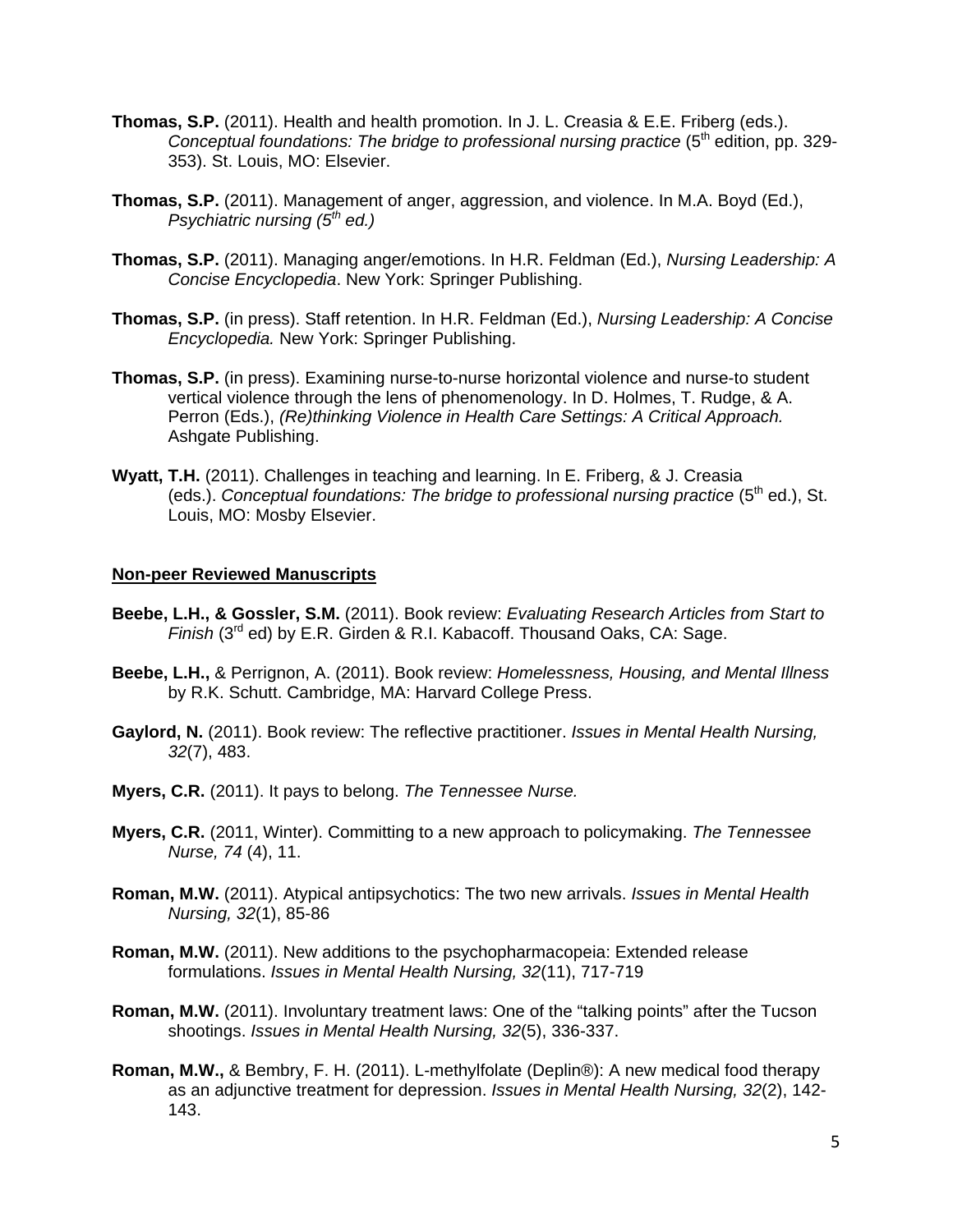#### **Paper Presentations**

- **Beebe, L.H.,** Velligan, D., Tavakoli, A., Smith, K., Burk, R., McIntyre, K., Dessieux, O., & Tennison, C. (2011, April). *Motivational intervention for exercise in schizophrenia.* Poster presentation at the International Congress on Schizophrenia Research, Colorado Springs, CO.
- **Beebe, L.H.** (2011). *The feasibility of cellular telephone use to foster treatment engagement in schizophrenia spectrum disorders (SSDs).* Paper presented as part of a symposium entitled "Information Technology Approaches for Improving Outcomes in Patients with Schizophrenia" at the 164<sup>th</sup> Annual Meeting of the American Psychiatric Association, May 14-18, Honolulu, HI.
- **Brown, M.L.,** & Harris, R. (2011, March). *Demystifying the differential diagnosis of acute serious chest pain.* Paper presented at the Annual Spring Conference of the American Association of Critical Care Nurses, Smoky Mountain Chapter, Knoxville, TN.
- **Brown, J.W.,** Chen, S.L., Srikan, P (2011, July). *Developing and evaluating a training program*  responsive to family caregiver needs. Paper presented at the 22<sup>nd</sup> International Research Congress of Sigma Theta Tau: The International Honor Society of Nurses. Cancun, Mexico.
- **Brown, J.W.,** & Chen, S.L. (2011, April). *Evaluating a community-based family caregiver training program.* Paper presented at the 32<sup>nd</sup> Annual Meeting of the Southern Gerontological Society. Raleigh, NC.
- **Brown, J.W.,** & Chen, S.L. (2011, February). *Evaluating a community-based family caregiver training program.* Paper presented at the 25th Annual Meeting of the Southern Nursing Research Conference. Jacksonville, FL.
- **Callen, B.,** Block, D., Joyce, B., Lutz, J. Schott, N.B., Smith, C. . . . & Vandenhouten, C. (2011, June). Innovative strategies for teaching the essentials. ACHNE Institute. Chicago, IL.
- **Chyka, D.** (2011). *Special Olympics Greater Memphis Logic Model*, DNP Presentation, UTHSC, Memphis, TN.
- **Gaylord, N.** (2011, March). *The role of school-based health in health care reform, Part II.*  Presentation at NAPNAP's 32<sup>th</sup> Annual Conference, Baltimore, MD.
- Grace, P. & **Gaylord, N**. (2011, August). *Back to the bedside: Bioethics in situ.* Bioethics: A Family Portrait Conference. Knoxville, TN.
- **Gunther, M.** (2011, April). *Workplace violence: Nurse against nurse.* Keynote address presented at the Nurses Association District 15 and Middle Tennessee State University, Murfreesboro, TN (Invited).
- Lee, D.S., **Wyatt, T.H., Mixer, S.J.,** Paulus, T.M., **Myers, C.R.,** & Phipps, G. (November 2011). *Lessons learned from a faculty development program.* Paper presented at E-Learn 2011-World Conference on E-Learning in Corporate, Government, Healthcare, & Higher Education*.* Honolulu, HI.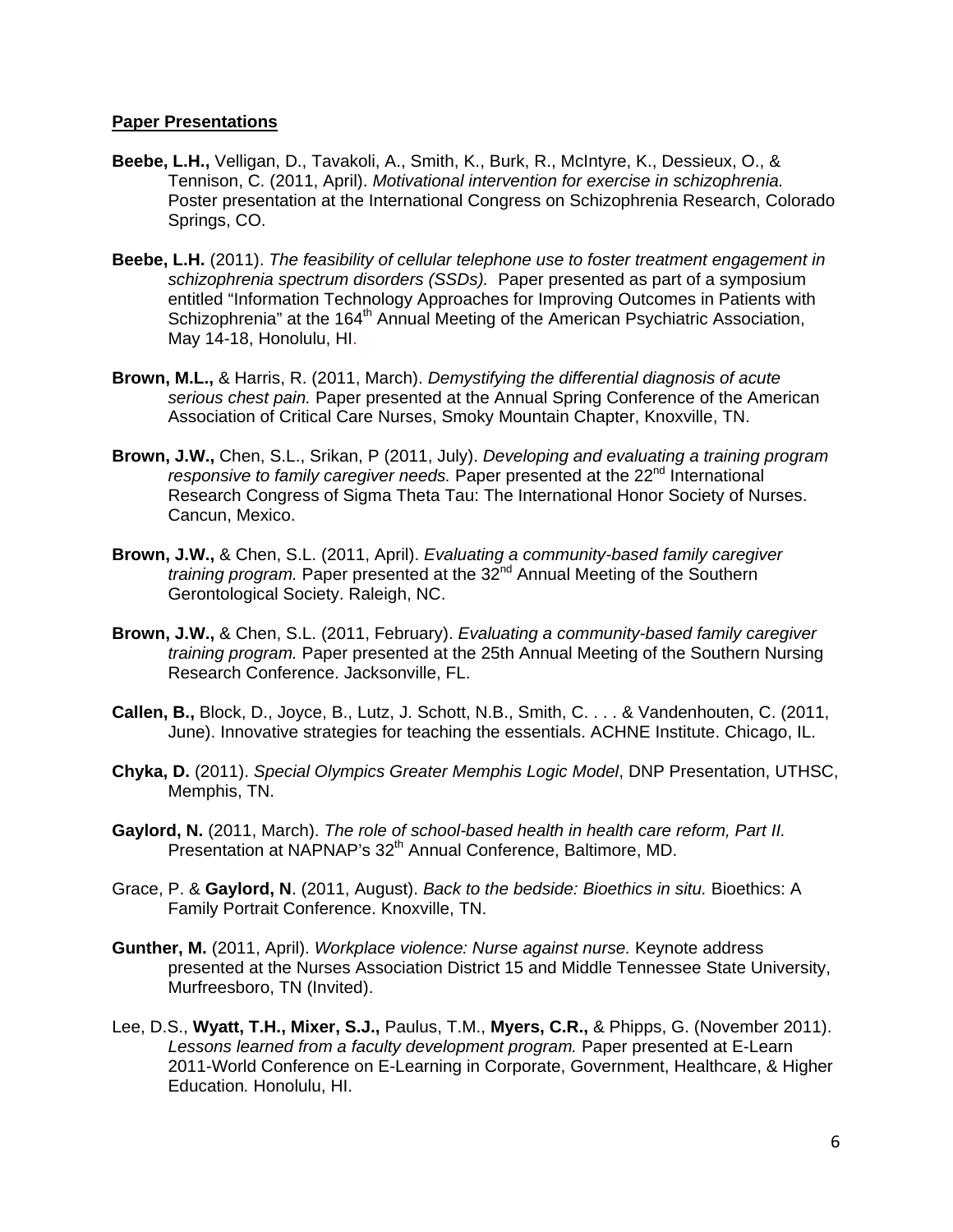- **Mefford, L.C.**, **Thomas, S, Callen, B**., & Groër, M. (2011, April). *Religiousness and spirituality*  as Predictors of Anger Management Style in Community Dwelling Older Persons. Paper presentation at the Annual Research Conference of the Gamma Chi Chapter of Sigma Theta Tau International, Knoxville, TN.
- **Mixer, S.J.,** Davidson, R., Abraham, C., **McArthur, P.,** Silva, K., & Burk, R. (2011, October). *Transforming health care through cultural competence at the bedside: Creating collaborative partnerships between pediatric and academic nurses.* Paper presented at the 37<sup>th</sup> Annual Conference of the (International) Transcultural Nursing society, Las Vegas, NV.
- **Myers, C.R.** (2011, November). *Charting our path to the future.* Invited keynote address presented at the *Tennessee Organization of Nurse Executives (TONE).* Nashville, TN.
- **Myers, C.R.** (2011, October). *The IOM report: What does it mean for Tennessee?* Invited keynote address presented at the Tennessee Center for Nursing. Nashville, TN.
- **Myers, C.R.** (2011, October). The Future of Nursing: The opportunity of our lifetime. Paper presented at the *Northeast Chapter of TONE (NETONE).* Bristol, VA.
- **Myers, C.R.** (2011, October). The Affordable Care Act: A primer for health care practitioners. Paper presented at the Tennessee Society of Medical Assistants. Knoxville, TN.
- **Myers, C.R.** (2011, May). *Opportunity of our lifetime.* Keynote address presented at the Beta Theta Chapter, Sigma Theta Tau Annual Practice Day. Memphis, TN.
- **Myers, C.R.** (2011, April). *Health care reform: Impact on practice.* Paper presented at *South College.* Knoxville, TN.
- **Myers, C.R.** (2011, March). *The Affordable Care Act: Impact on Interfaith Clinic.* Paper presented to the Board of Directors of the *Interfaith Clinic.* Knoxville, TN.
- **Myers, C.R., & Roman, M.W.** (2011, November). *Reflections on the utility and versatility of case study in the health sciences.* Paper presented at the 17<sup>th</sup> Qualitative Health Research Conference. Vancouver, British Columbia, Canada.
- **Niederhauser, V.** (2011, October). *80% BSN by 2020: The national perspective.* Robert Wood Johnson, New Jersey Nursing Initiative. Princeton, New Jersey
- **Roman, M.W.,** Diebold, C.R., & **Hall, J.M.** (2011, November). *The positive effect of relationships and encounters in the lives of women thriving despite childhood maltreatment.* Paper presented at the 27<sup>th</sup> Annual Meeting of the International Society for Traumatic Stress Studies, Baltimore, MD.
- **Speraw, S.** (2011, May). *Nursing research guiding practice: What children with special needs and their parents can teach us about caring. Keynote address presented at the* Nurses Week Kickoff, Children's Hospital of Orange County and the University of California at Irvine Early Childhood Developmental Center, Orange, CA.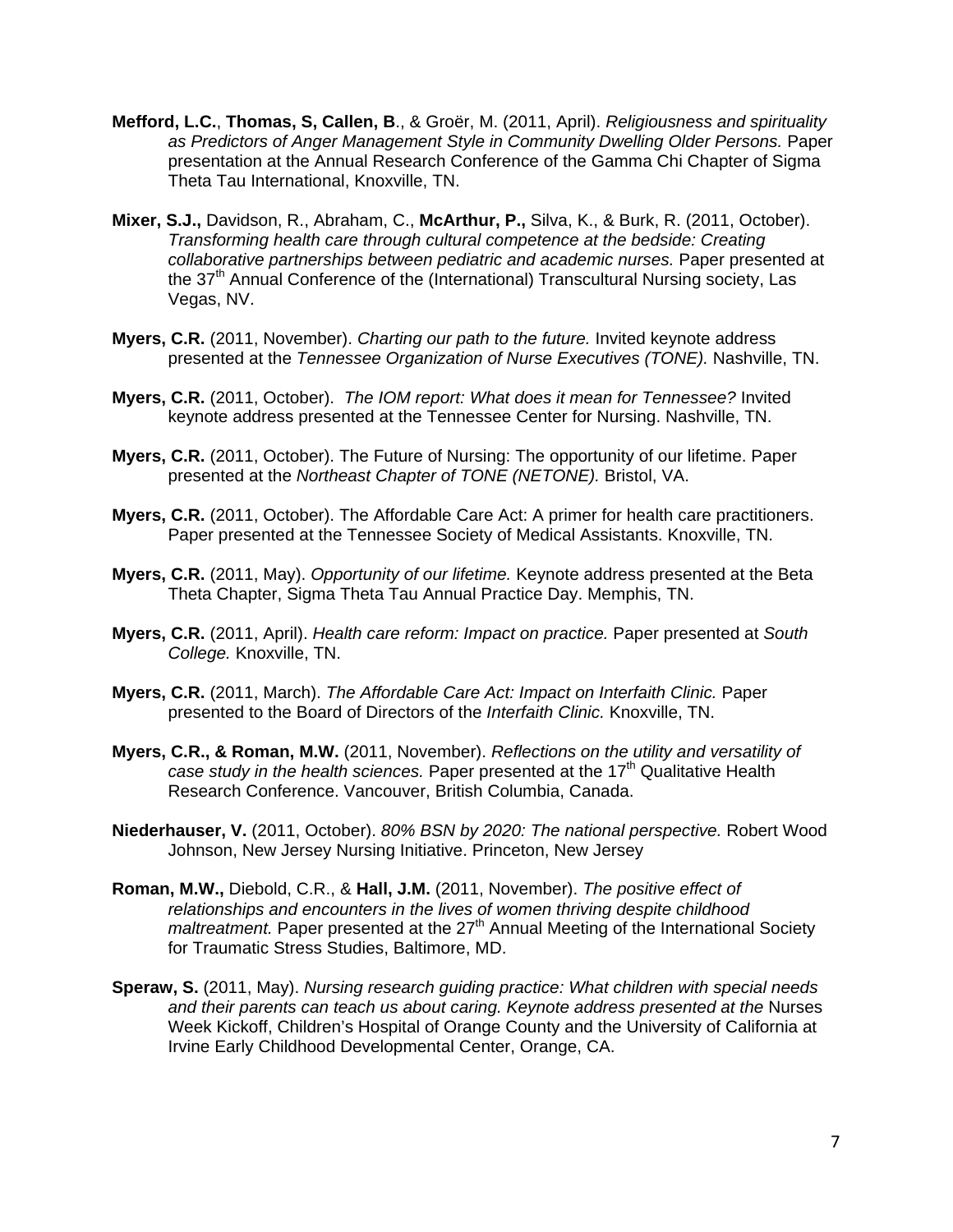- **Speraw, S.** (2011, January). *What are they thinking? The secret lives of children with special needs. Keynote a*ddress presented at the Eighth Annual Dorothy Waffarn Memorial Endowed Lecture, The University of California at Irvine.
- **Speraw, S.** (2011, January). *What to do when disaster strikes: Personal preparedness for service industry providers.* Paper presented at the Special Symposium for Teachers, School Nurses, and Early Childhood Providers, Children's Hospital of Orange County and The University of California at Irvine.
- **Speraw, S.,** Osborne, L., & Rivers, F. (2011, November). *Combat Nursing: 'Doing the best we can under the circumstances…with pride.* Poster presented at the 117th Annual Meeting, AMSUS (Society of Federal Health Agencies), Karen Rieder Poster Competition. San Antonio, TX. First Place Award for Nursing Research" at AMSUS Conference.
- **Thomas, S.P., Gunther, M., Wyatt, T., Myers, C., Roman, M.,** & **Mixer, S.J**. (2011, February). *Diminishing the distance in distance education.* Paper presented at the 25<sup>th</sup> Annual SNRS Conference, Jacksonville, FL.
- **Thomas, S.P., Myers, C.R., Gunther, M., Roman, M., Wyatt, T., & Mixer, S.** (2011, February). *Diminishing the distance in distance education.* Paper presented at the 25<sup>th</sup> Annual Conference of the Southern Nursing Research Society, Jacksonville, FL.
- Wills, T., Fehin, P., **Callen, B**. (2011, February*) A pilot study to explore the knowledge of older adults about their weight status (BMI),* Paper presented at the Royal College of Surgeons Dublin, Ireland.
- **Wyatt, T.H.** & Kauskopf, P.B. (2011, March). E-health and nursing: Using smartphones, droids, and iPod Touch/iPhones to enhance nursing practice. Paper presented at the Eighth Biennial European Conference of the Association for European Nursing Diagnoses, Interventions, and Outcomes. Madiera, Portugal.
- **Wyatt, T.H.** (2011, November). *New educational tools.* Paper presented at the Australian Nurse Educator Conference, Hamilton, New Zealand.
- **Wyatt, T.H.** (2011, October). *Academic EHRs in Nursing Education.* Paper presented at the Lippincott Wilkins and Williams Continuing Education Series. Webinar to 100 participants.
- **Wyatt, T.H.** (2011, October). *Academic EHRs: The what, when and hows.* Paper presented at the Lippincott William & Wilkins Continuing Education Series, Raleigh, North Carolina.
- **Wyatt, T.H.** (2011, September). *Enginurse: A new breed of nursing and engineer scholar.* O'Conner Senior Center, Knoxville, TN.
- **Wyatt, T.H.** (2011, May). *A service dog: It's a dog-gone good idea!* Joni and Friends Knoxville Conference, Knoxville, TN.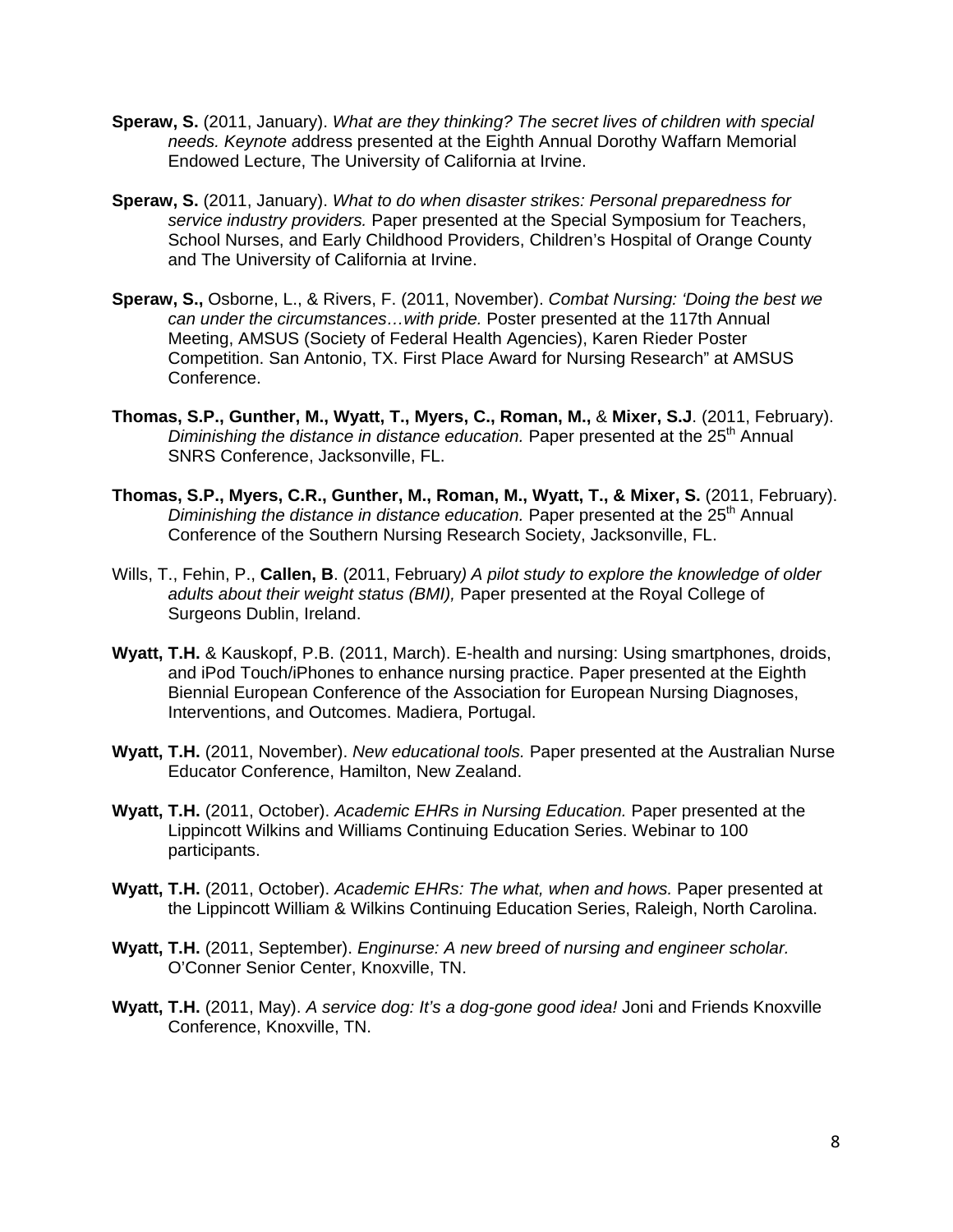#### **Poster Presentations**

- Allen, C., Boettcher, K., **Callen, B**., **Phillips, K.D., & Thompson, K.** (2011, April). *Sleep duration and diet in graduate nursing students.* Poster presented at the Sigma Theta Tau Gamma Chi Chapter Research Day, Knoxville, TN.
- **Beebe, L.H**., Velligan, D., Tavakoli, A., Smith, K., Burk, R., McIntyre, K., Dessieux, O., & Tennison, C. (2011, April). Motivational Intervention for exercise in schizophrenia. Poster presented at the International Congress on Schizophrenia Research, Colorado Springs, CO.
- Bonnell, A., Foster, K., **Callen, B., Phillips, K., & Thompson, K.** (2011, April). *The effects of alcohol on the sleep quality of graduate nursing students.* Poster presented at the Sigma Theta Tau Gamma Chi Chapter Research Day, Knoxville, TN.
- Brownlie, E., Hamilton, R., **Callen, B., Phillips, K., & Thompson, K.** (2011, April). *A wake-up call: Effects of fatigue on graduate nursing student's sleep quality.* Poster presented at the Sigma Theta Tau Gamma Chi Chapter Research Day, Knoxville, TN.
- Cabage, L., Sholes, **Callen, B., Phillips, K.D.,** & **Thompson, K.** (2011, April). *The relationship of stress and sleep in graduate nursing students.* Poster presented at the Sigma Theta Tau Gamma Chi Chapter Research Day, Knoxville, TN.
- Carlson, K., Powers, S., **Thomas, S.P**., & **Phillips, K.** (2011, February). *Narratives of Childhood by male and female perpetrators of child sexual abuse.* Poster presented at the Southern Nursing Research Society, Jacksonville, FL.
- Carlson, K., Powers, S., **Thomas, S.P**., & **Phillips, K.** (2011, April). *Narratives of Childhood by male and female perpetrators of child sexual abuse.* Poster Presented at the International Society of Psychiatric-Mental Health Nurses, Tucson, AZ. (Poster won 2011 Best Research Poster Award).
- Carlson, K., Powers, S., **Thomas, S.P**., & **Phillips, K**. (2011, April). *Narratives of Childhood by male and female perpetrators of child sexual abuse.* Poster presented at the Academy of Violence and Abuse, Minneapolis, MN.
- **Gaylord, N.** (2011). Successful Practices Initiative: The Vine School Health Center. Posted on the Association for Prevention Teaching and Research http://www.aptrweb.org/educationforhealth/successfulpractices.html .
- **Gunther, M., Phillips, K., & Thompson, K.** (2011, October). Nurses' sleep, empathy, and quality of work life. Poster presented at the Tennessee Nurses Association Convention; Franklin, TN.
- Jenkins, K. & **Callen, B**. (2011, April). Evidence-Based Education: *From Theory to Practice*. Poster presented at the Sigma Theta Tau Gamma Chi Chapter Research Day Knoxville, TN.
- Kimball, J., Marsh, M., **Callen, B**., **Phillips, K.D., & Thompson, K.** (2011, April). *An investigation of the effects of caffeine on sleep.* Poster presented at the Sigma Theta Tau Gamma Chi Chapter Research Day, Knoxville, TN.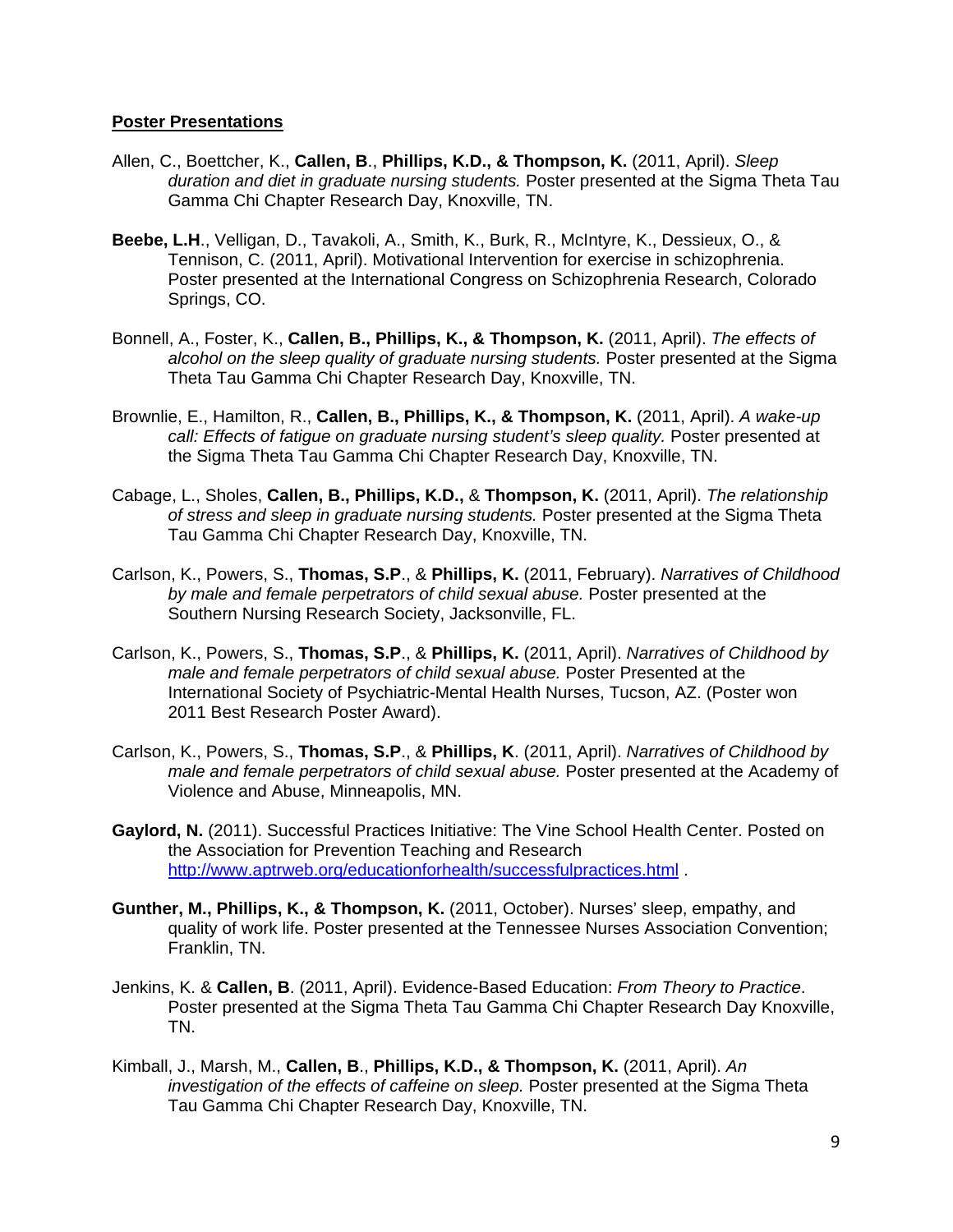- Lee, E., Summers, T., **Callen, B**., **Phillips, K.D., & Thompson, K.** (2011, April). *The effects of age on graduate student's sleep quality.* Poster presented at the Sigma Theta Tau Gamma Chi Chapter Research Day, Knoxville, TN.
- Li, X., **Wyatt, T.,** Farmer, R., & Huang, Y.A. (2011, November). Okay with Asthma v.2.0: An interactive narrative asthma program. Poster presented at INFORMS 2010 Interactive Session, Austin, TX.
- **Lindley, L**., Mark, B., Lee, D., Domino, M., Song, M., & Vann, J. (August 11, 2011). *Factors Influencing Pediatric Hospice Care.* Poster presented at the National Institute of Nursing Research Science of Compassion: Future Directions in End of Life and Palliative Care Conference, Bethesda, MD.
- **McArthur, P.M**. (2011, February). *Case study: Community perspectives of a service learning partnership involving one school of nursing in the southeastern United States*. Poster presented at the 25<sup>th</sup> Annual Conference of the Southern Nursing Research Society. February 2011. Jacksonville, FL.
- **Nalle, M., Ramsey, G., Brown, A., Acred-Natelson, L., & Phillips, K.** (2011, June). *Teamwork and collaboration: Online learning for QSEN competency.* Poster presented at the 2011 QSEN National Forum, Milwaukee, MN.
- **Niederhauser, V.** (2011, April). *Transforming clinical nursing education in Hawaii.* Robert Wood Johnson Executive Nurse Fellows Seminar, San Diego, CA.
- Rose, J., Long, L., **Callen, B., Phillips, K., & Thompson, K.** (2011, April). *Sleep duration and depression* in g*raduate nursing students.* Poster presented at the Sigma Theta Tau Gamma Chi Chapter Research Day, Knoxville, TN.
- Seale, B., Weiniewitz, A., **Callen, B., Phillips, K., & Thompson, K.** (2011, April). *Financial strain and sleep: A study of graduate nursing students.* Poster presented at the Sigma Theta Tau Gamma Chi Chapter Research Day, Knoxville, TN.
- Osborne, L., **Speraw, S.,** Rivers, F. (2011, November). Combat nursing: 'Doing the best we can under the circumstances…with pride', Poster presented at the 117th Annual Meeting, AMSUS (Society of Federal Health Agencies), Karen Rieder Poster Competition. San Antonio, TX.
- Osborne, L., **Speraw, S., &** Rivers, F. (2011, November). *Anticipating homecoming: A pilot study of U.S. military nurses stationed in Afghanistan.* Poster presented at the 117th Annual Meeting, AMSUS (Society of Federal Health Agencies), Karen Rieder Poster Competition. San Antonio, TX,
- Rivers, F., Reese, S., **Speraw, S.**, & Gordon, S. (2011, November). *U.S. Army Nurses: Reintegration and homecoming after Iraq or Afghanistan.* Poster presented at the 117th Annual Meeting, AMSUS (Society of Federal Health Agencies), Karen Rieder Poster Competition. San Antonio, TX,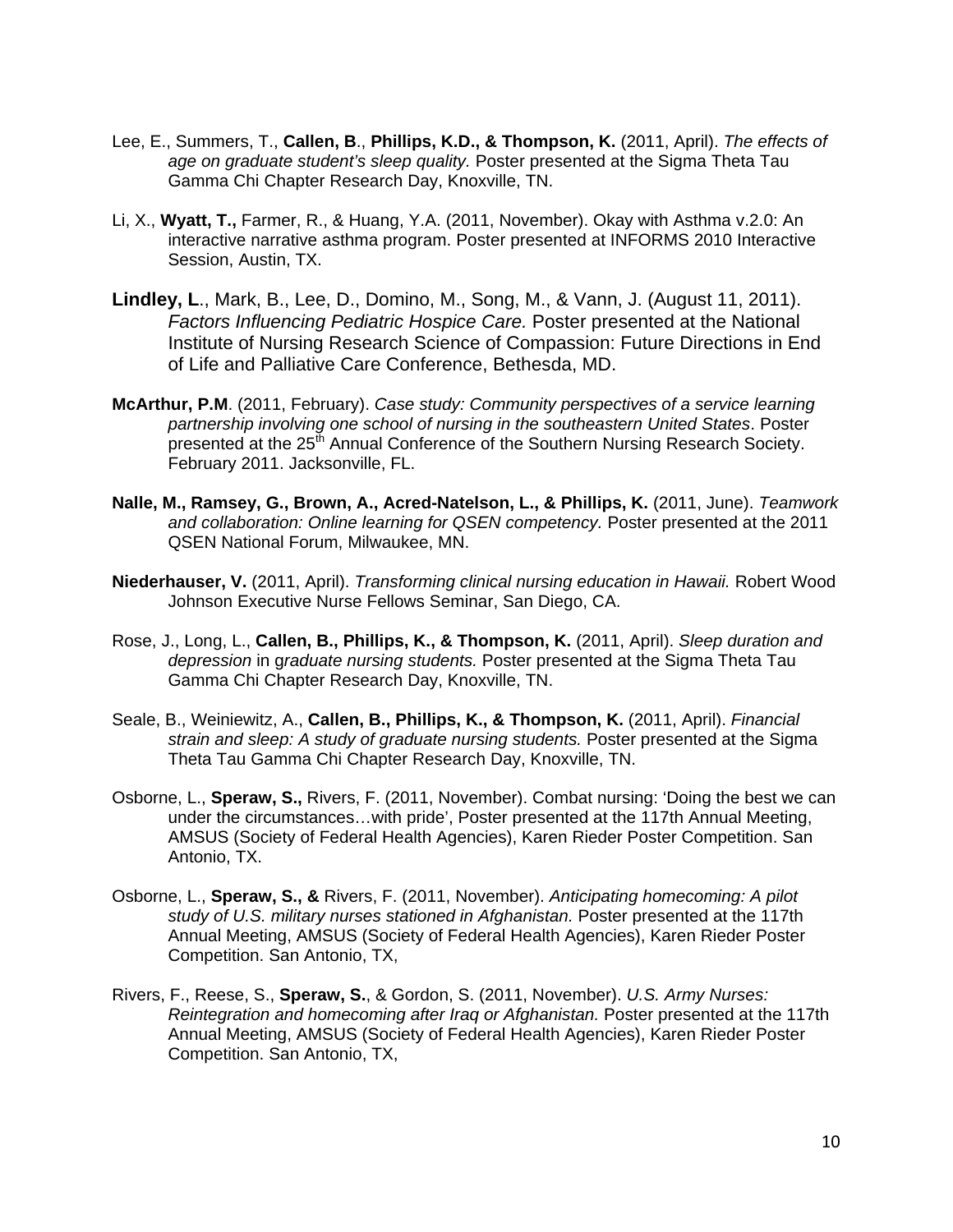- **Speraw, S.,** Baksh-Griffin, M., & Boswell, S. (2011, April). *Faith, hope, meaning and learning: Qualitative analysis of social media messages following the 2010 Haiti earthquake.* Poster presented at Sigma Theta Tau, Gamma Chi Research Day, University of Tennessee College of Nursing, Knoxville, TN.
- Teran, D., Geswein, M., **Callen, B., Phillips, K., & Thompson, K.** (2011, April). *The relationship between exercise and sleep.* Poster presented at the Sigma Theta Ta Gamma Chi Chapter Research Day, University of Tennessee, Knoxville, TN.
- Waddell, C., Beason, J., & **Callen, B**. (2011, April). *Cardiac Kids: Obesity intervention program in elementary school children.* Poster presented at the Sigma Theta Tau Gamma Chi Research Day Knoxville, TN.
- Waddell, C., Beason, J., **Callen, B**. (2011, March), *Cardiac Kids: Obesity Intervention Program in Elementary School Children.* Poster presented at the EURECA Undergraduate Research Day, University of Tennessee, Knoxville, TN.
- White, R., Reagan, P., **Callen, B., Phillips, K., & Thompson, K.** (2011, April). *The impact of sleep and hours of work on college students.* Poster presented at the Sigma Theta Tau Gamma Chi Chapter Research Day, The University of Tennessee, Knoxville, TN.
- Li, X., **Wyatt, T.,** Farmer, R., & Huang, Y.A. (November, 2011). *Okay with Asthma v.2.0: An interactive narrative asthma program.* Poster presented at INFORMS 2010 Interactive Session, Austin, TX.

#### **Funding**

- **Bell, D.** (2010-present). Expanding the nurse anesthesia program to increase access to quality care for the rural and underserved. Health-related Service Administration, Bureau of Health Professions, Department of Health and Human Services. 3 years. \$984,649.
- **Gaylord, N.** (2011). The Vine School Health Center Expansion Grant. School-Based Health Center Capital (SBHCC) Program. (HRSA – 10-276). U.S. Department of Health and Human Services, Health Resources and Services Administration Bureau of Primary Health Care. Co-PI with Lisa Wagoner at Knox County Schools. Funded. \$215,000/2 years
- **Gaylord, N.** (2011). Fluoride Treatments for Children through SBHCs. National Assembly of School-Based Health Care. Funded. \$15,000/one year
- **Gunther, M.** (2011). Nurses' sleep, empathy, and quality of work life. College of Nursing Center for Health Science Research. \$3,700.
- **Gunther, M.** (2011). Nurses' sleep, empathy, and quality of work life. Gamma Chi Chapter of Sigma Theta Tau International Honor Society of Nursing. \$500.
- **Lee, J.L.** (2011). Advanced Education Nursing Traineeship. Health Resources and Services Administration, Bureau of Health Professions, Department of Health and Human Services. 07/01/11 – 06/30/12. \$49,808.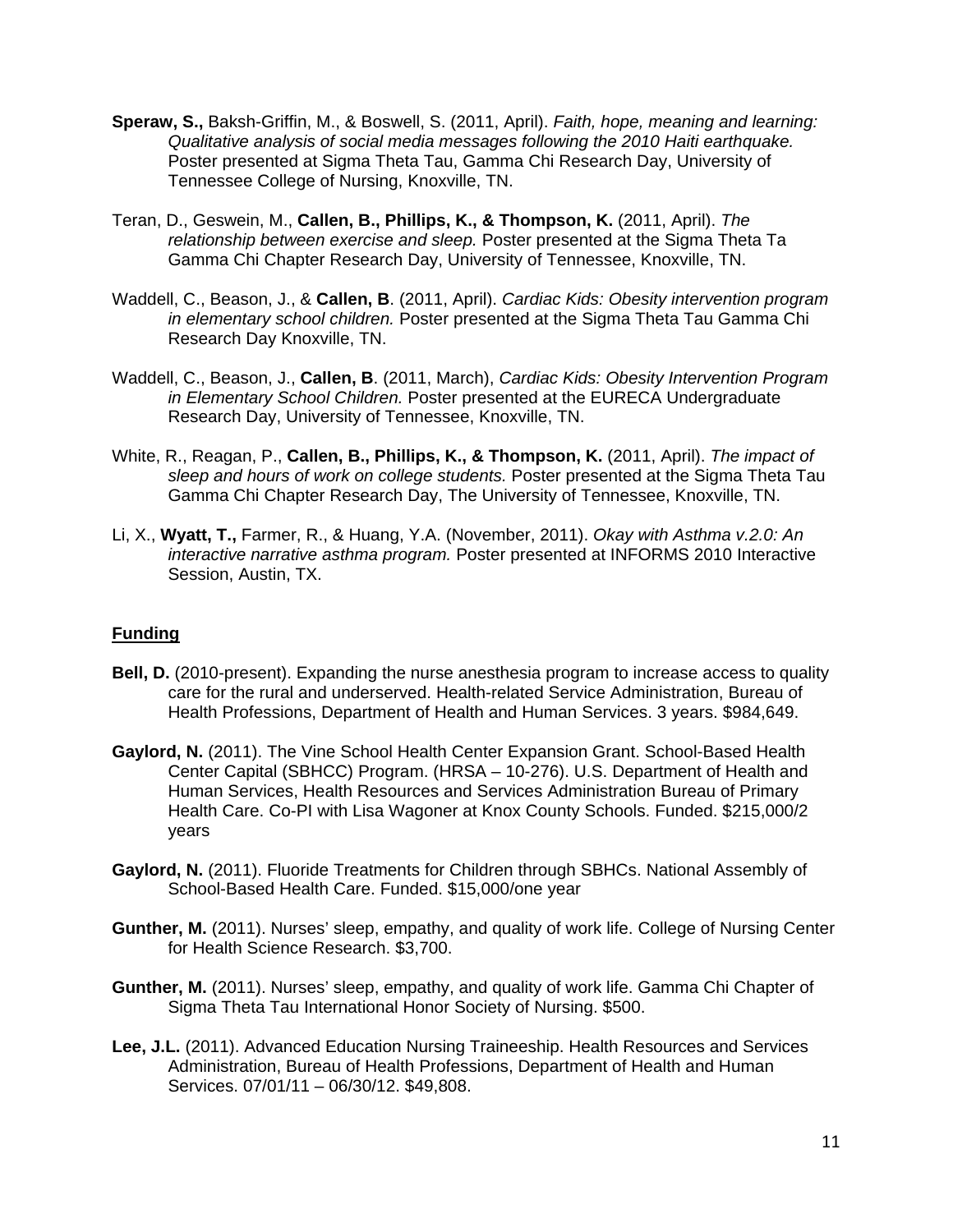- **Lee, J.L.** (2011). Nurse Faculty Loan Program. Health Resources and Services Administration, Bureau of Health Professions, Department of Health and Human Services. 07/01/11 – 06/30/12. \$66,004.
- **Lindley, L.** (2011). Determinants of Hospice Use Among Children. Chancellor's Grant, University of Tennessee - Knoxville. \$6,000.
- **Mefford, L. & Phillips, K**. (2011). Research Grant from UTK College of Nursing Center for Health Research. To fund study entitled *Adaptive Capabilities and Health in Adults who Experienced Childhood Sorrow and Loss.* Co-Principal investigator for project: K.D. Phillips. (\$1822.00)
- Rivers, F., & **Speraw, S.** (2011). US nurses in Afghanistan: Anticipatory concerns about returning home. **Funding Agency:** UT College of Nursing Center for Health Science Research. **Funding Date:** January 2011 **Funding:** \$3500. **Role: Co-**PI (with F. Rivers). **Beginning**: January 2011. **End**: June 30, 2011.
- **Speraw, S.** (2011). Global disaster nursing. Health-related Service Administration, Bureau of Health Professions, Department of Health and Human Services. 3 years. \$775,850.

#### **Honors and Awards**

- **Beebe, L.H.** (2011). Promoted to Full Professor, College of Nursing, The University of Tennessee, Knoxville.
- **Bell, D.** (2011). Appointed by Governor Bredesen as one of two Advanced Practice Nurses on the Tennessee Board of Nursing.
- **Bell, D.** (2011). Senior Associate Editor of the Journal of the American Association of Nurse Anesthetists (JAANA).
- **Brown, A.** (2011). Excellence in Nursing Education Award. Gamma Chi Chapter, Sigma Theta Tau: International Honor Society of Nursing
- **Brown, M.L.** (2011). Promoted to Clinical Associate Professor, College of Nursing, The University of Tennessee, Knoxville.
- **Brown, M.L.** (2011). Received the Outstanding Classroom Teacher Award from UT CON 2011 Graduates.
- **Callen, B.L.** (2011). Chancellor's Award for Extraordinary Community Service, The University of Tennessee, Knoxville
- **McArthur, P**. (2011). Sigma Theta Tau Gamma Chi Chapter Outstanding Research Abstract
- **Mixer, S.** (2011). Transcultural Nursing Scholar. The Transcultural Nursing Society.
- **Myers, C.R.** (2011). Appointed as Co-Director of the University of Tennessee Center for Health Policy and Services Research